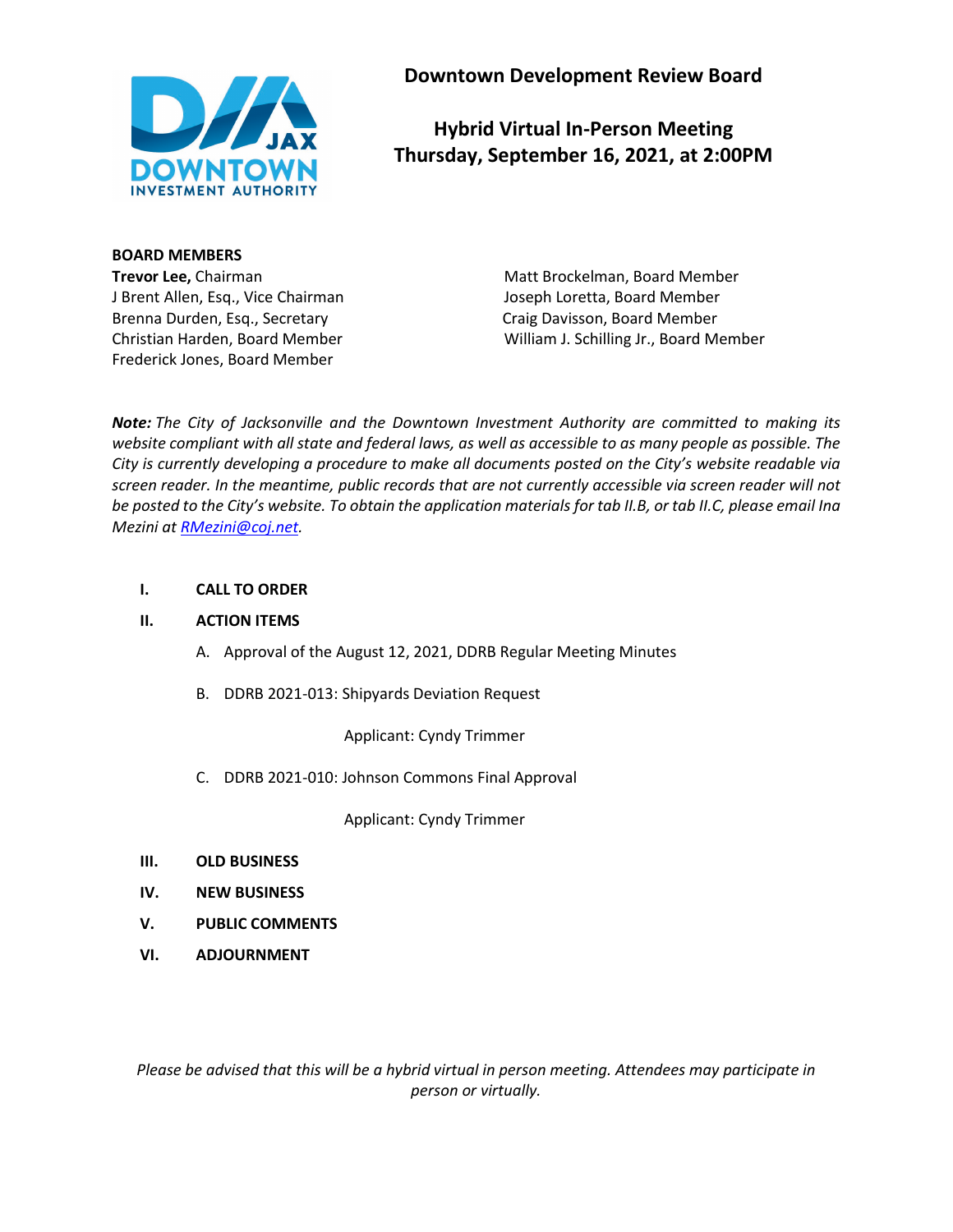Downtown Development Review Board DDRB Meeting Agenda – Thursday, September 16, 2021 Page 2

#### **PHYSICAL LOCATION**

City of Jacksonville, Edward Ball Building 214 North Hogan Street 8<sup>th</sup> Floor (Conference Room 851) Jacksonville, Florida 32202

Visitors are encouraged not to enter City owned public buildings if they have: symptoms of COVID-19, a fever of 100.4 degrees Fahrenheit or higher, are currently undergoing evaluation for COVID-19 infection, a diagnosis of COVID-19 in the prior 10 days or have had close contact with someone infected with COVID-19 during the prior 14 days. Any member of the public entering City owned public building may choose to wear a mask inside the building.

#### **VIRTUAL LOCATION**

Interested persons desiring to attend this meeting virtually can do so via Zoom (including by computer or telephone) using the following meeting access information:

#### **By Computer**

<https://zoom.us/j/98596868344?pwd=bFJ1UEhrMmJ2SGNoKzNCdndzTmZLdz09>

**Meeting ID: 985 9686 8344 Passcode: 698693**

**One tap mobile** +1 (646) 558-8656 (New York) +1 (312) 626-6799 (Chicago)

**Find your local number:** <https://zoom.us/u/avyAuMLXj>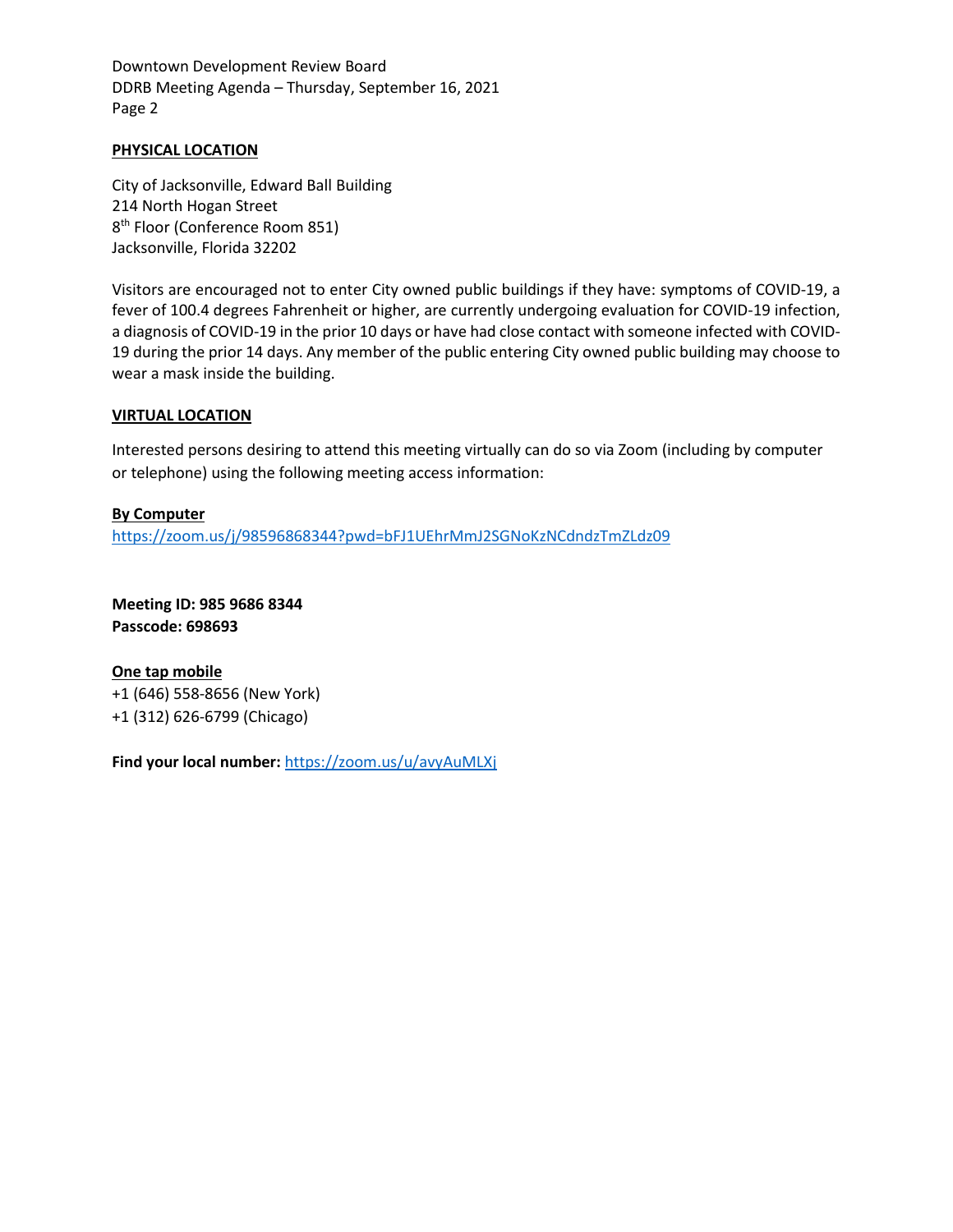

*Thursday, September 16, 2021 2:00 p.m.* 

# **MEETING MINUTES**

**Board Members Present:** B. Durden, Esq., Acting Chair, Secretary; B. Allen, Esq., Vice Chair (*via Zoom; voting*); B. Schilling; C. Davisson; C. Harden; M. Brockelman; and J. Loretta (*via Zoom; voting*)

**Board Members Excused:** T. Lee, Chair; and F. Jones

**DIA Staff Present:** Lori Boyer, Chief Executive Officer; Guy Parola, Operations Manager; Lori Radcliffe-Meyers, Redevelopment Coordinator; Ina Mezini, Marketing and Communications Specialist; and Xzavier Chisholm, Administrative Assistant.

**Representing Office of General Counsel:** Susan Grandin, Esq.

**Council Members Present:** Al Ferraro

# **I. CALL TO ORDER**

#### **Meeting Convened: 2:21 p.m.**

Madam Chair Durden called the meeting to order at 2:21 p.m. once an in-person quorum was established.

Madam Chair Durden announced each Board Member, Staff Member, and Council Member present.

# **II. ACTION ITEMS**

# **A. APPROVAL OF THE AUGUST 12, 2021 DDRB REGULAR MEETING MINUTES**

Madam Chair Durden opened the floor for comment. Seeing none, Madam Chair Durden called for a vote.

# **A MOTION WAS MADE BY BOARD MEMBER BROCKELMAN AND SECONDED BY BOARD MEMBER HARDEN APPROVING THE AUGUST 12, 2021 DDRB MINUTES.**

# **THE MOTION PASSED 7-0-0.**

# **B. DDRB 2021-013: SHIPYARDS DEVIATION REQUEST**

Madam Chair Durden called for the staff report.

Guy Parola reported that DDRB 2021-013 seeks a deviation request to increase the maximum distances between the inside edges of view and access corridors on the hotel parcel.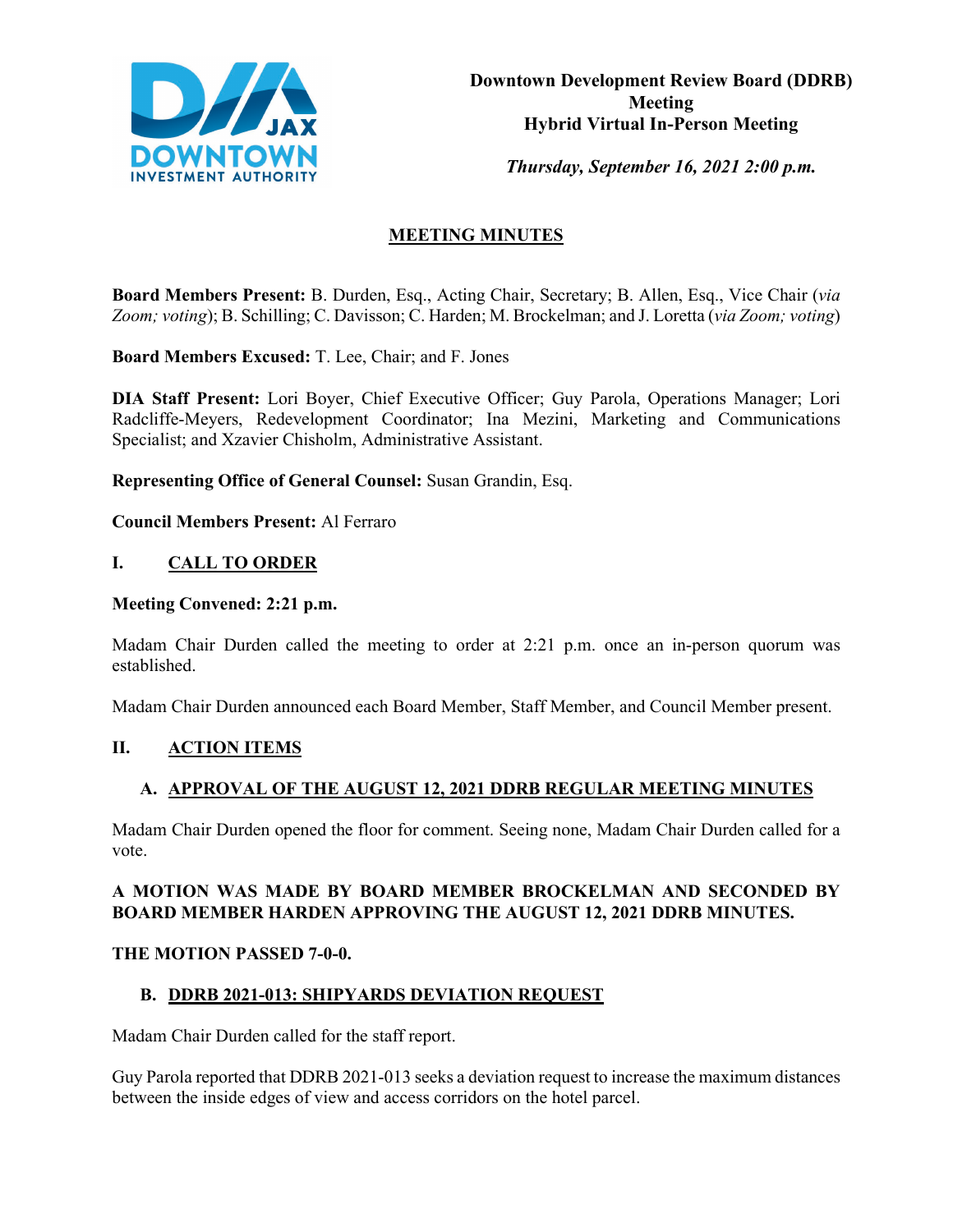Downtown Development Review Board (DDRB) – Hybrid Virtual In-Person Meeting Thursday, September 16, 2021 Page 2 of 4

Madam Chair Durden called for the applicant's presentation.

Cyndy Trimmer provided the applicant presentation.

Madam Chair Durden opened the floor for discussion.

Ms. Trimmer responding to a question from Board Member Davisson, stated that the developer will give the City an easement for the view and access corridors and that the developer will be responsible for maintaining the view and landscaped corridor.

Madam Chair Durden called for public comment.

Seeing none, Madam Chair Durden called for any further comments from the Board.

Board Member Loretta agreed that the pedestrian connection on the centralized view corridor is important.

Madam Chair Durden recognized a member of the public attending via Zoom for public comment.

*The following persons made in-person public comments, made public comments virtually through Zoom, or provided comments that were read into the record by DIA Staff. Note: the subject matter of the comment(s) indicated to the right of each person:*

Nancy Powell Conference Center's Interface with Met Park

### **A MOTION WAS MADE BY BOARD MEMBER SCHILLING AND SECONDED BY BOARD MEMBER BROCKELMAN RECOMMENDING APPROVAL OF A DEVIATION REQUEST FOR DDRB APPLICATION 2021-013.**

# **THE MOTION PASSED 7-0-0.**

# **C. DDRB 2021-010: JOHNSON COMMONS FINAL APPROVAL**

Madam Chair Durden called for the staff report.

Lori Radcliffe-Meyers reported that DDRB 2021-010 seeks final approval for the construction of 91 single-family townhomes with alley-access drives. The project site is bound to the north by West Adams Street, to the east by Lee Street, to the south by Houston Street and West Forsyth Street and to the west by Stuart Street.

Madam Chair Durden called for the applicant presentation.

Cyndy Trimmer provided the applicant presentation.

Board Member Davisson stated that he will be recusing himself.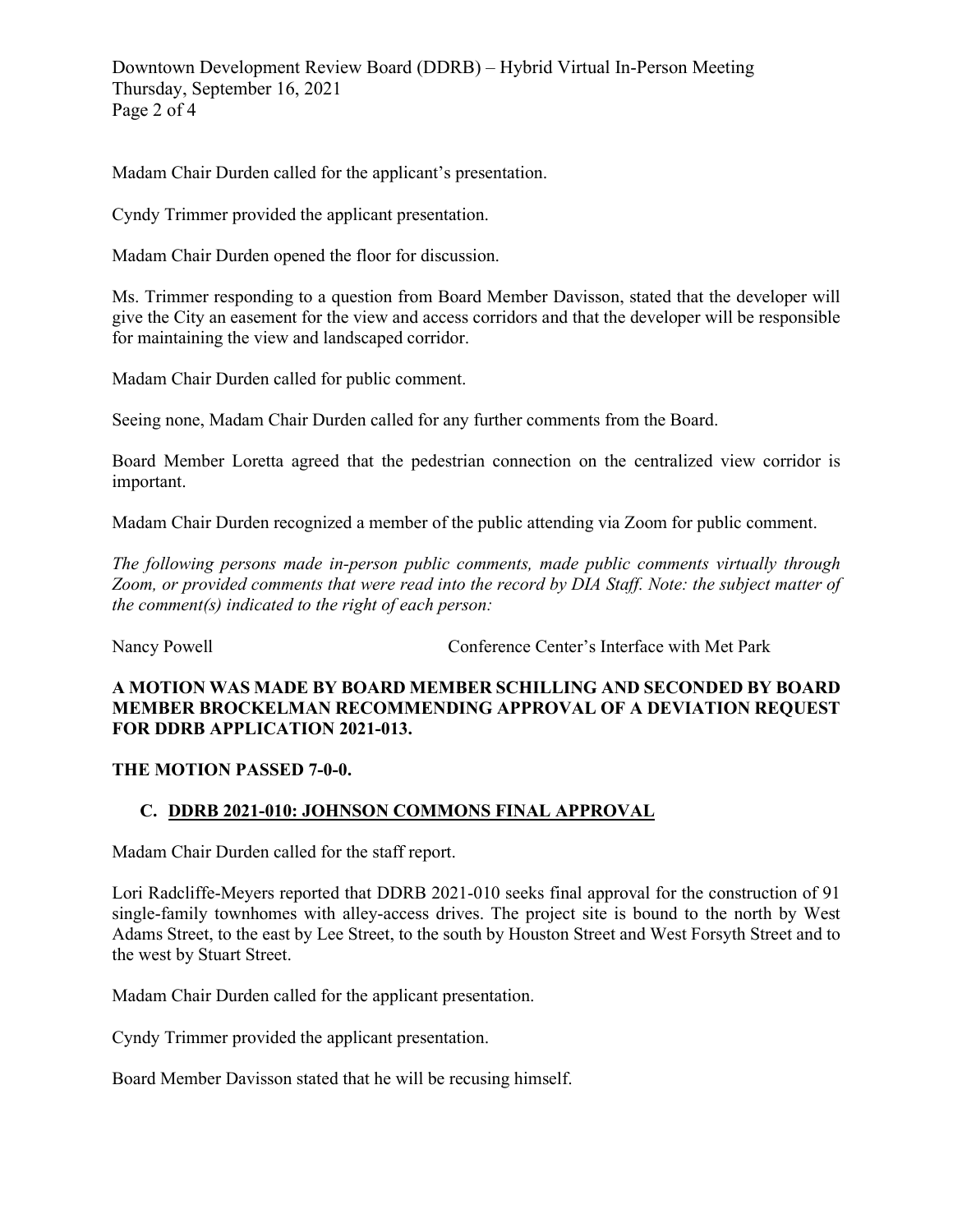Downtown Development Review Board (DDRB) – Hybrid Virtual In-Person Meeting Thursday, September 16, 2021 Page 3 of 4

Madam Chair Durden opened the floor for questions.

Council Member Ferraro asked what is planned for the gutter system considering the gabled roofs appear to direct water to the building entrance. Nick Mousa, of GAI Consultants, responded that they are planning to route the roof drains out to the street.

Cyndy Trimmer indicated on the illustration which units have front stoops and which units are at grade for Board Member Schilling. Adding that, the topography had a significant impact on a majority of the units causing them to require stairs.

Lori Radcliffe-Meyers responding to a question from Board Member Schilling, confirmed that the developer will meet with DIA staff and come back to the board before 10-Set Review to ensure that the streetscape and hardscape are consistent with the updated design guidelines. Guy Parola noted that condition (A) within the staff recommendation for final approval would benefit from changing the word "Final" to "prior" for clarity purposes.

Nick Mousa responding to a question from Board Member Schilling, stated that sheet flow could be used as the bare minimum but that they envision piping the drainage system underground. They will need more information on existing utilities before making a final decision.

Fremont Latimer, of Marquis Latimer and Halback, confirmed for Board Member Loretta that they intend to use tree grates with tree wells and structural soil. An explanation of the benefits of structural soil was provided for Council Member Ferraro.

Madam Chair Durden called for public comment.

Seeing none, Madam Chair Durden provided closing remarks. She commented on the significant improvements made by the developer and recommended that the under-piping for the drainage be used where possible.

**A MOTION WAS MADE BY BOARD MEMBER SCHILLING AND SECONDED BY BOARD MEMBER BROCKELMAN TO CHANGE THE LANGUAGE IN CONDITION (A) OF THE STAFF RECOMMENDATION REPLACING "FINAL" WITH "PRIOR," RECOMMENDING THAT THE APPLICANT WORK WITH DIA STAFF TO PROVIDE PIPING FOR AN UNDERGROUND DRAINAGE SYSTEM WHERE POSSIBLE AND RECOMMENDING APPROVAL OF DDRB APPLICATION 2021-010.**

# **THE MOTION PASSED 6-0-1.**

# **III. OLD BUSINESS**

Guy Parola provided a brief statement on the status of the design guideline updates, adding that a joint workshop between DIA and DDRB can be expected next month to engage in in-depth discussion.

# **IV. NEW BUSINESS**

No new business.